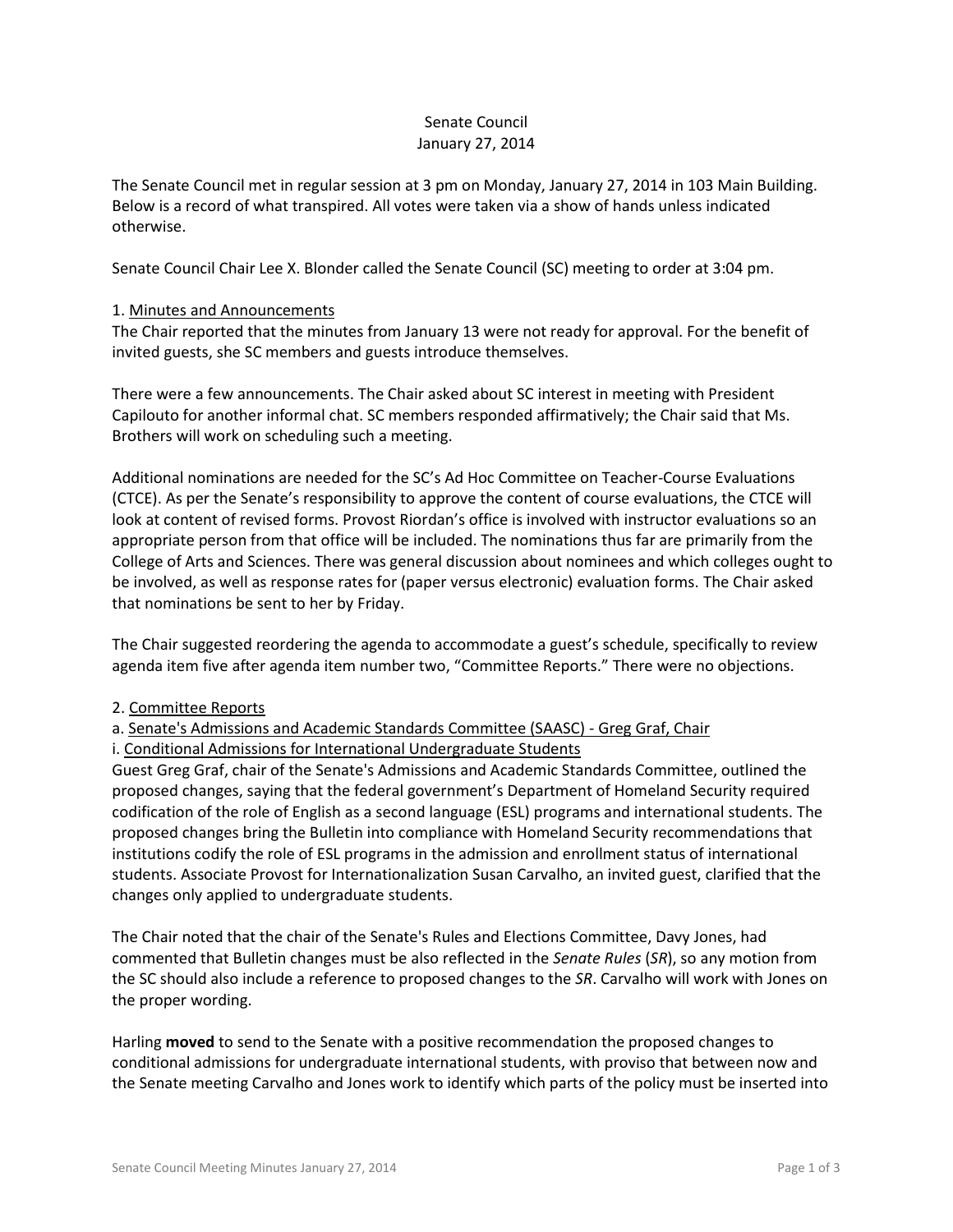which parts of the *Senate Rules*. Pienkowski **seconded**. A **vote** was taken and the motion **passed** with none opposed.

## 5. Ad Hoc Committee on Graduate Education Funding

The Chair invited Guest David Berry (AS/Psychology) to share the report prepared by the SC's ad hoc Committee on Graduate Education Funding, which Berry chaired. Berry explained that he interviewed Graduate School Dean Jeannine Blackwell twice, as well as interviews with Provost Chris Riordan and Associate Provost Lisa Wilson. He noted that he was unable to interpret the financial spreadsheets, which was described in the report as "careful review of these data raised more questions than answers." His personal opinion was that funding was decreasing. Debski asked for clarification on why he felt that way and Berry responded that in years past his department had had five to eight teaching assistants (TAs), but this year there was only one. Graduate School Dean Jeannine Blackwell (and guest) offered to explain some of the intricacies of budgeting in the Graduate School.

Accounts for the Graduate School: one set of accounts are within the Graduate School (GS) budget and get cut like everyone else's budgets; the other is a large set of accounts outside the Graduate School called "core accounts." The core accounts are used for tuition and scholarships, although some of the internal GS accounts also pay tuition on some fellowships and some LTJs and dean scholarships, but the internal GS accounts have been frozen in time. If there are annual tuition increases that are applied to tuition budgets that are annually either frozen or cut, there are fewer tuition scholarships available. As time has progressed, it has become critically important to limit things to exact dollar amounts, particularly as other funds decrease in the accounts that were used to cover overages in other accounts.

The President's office has increased scholarships for graduates and undergraduates, but the accounts that cover the scholarships under the President's purview have been increased to adjust to tuition increases. The amounts in accounts in the Graduate School that cover tuition, however, were not and are not adjusted up to match tuition increases. Discussion followed. Berry finished his review of the report and there was additional discussion.

Christ **moved** that the SC accept the report of the ad hoc Committee on Graduate Education Funding and send it to the Senate's Research and Graduate Education Committee. Anderson **seconded**. After additional discussion, Christ **changed** the motion so that the report will also be sent to the Ad Hoc Review Committee of Graduate Scholarship Awards and the Strategic Planning Committee on Graduate and Professional Education and Anderson did not object. After additional discussion, a **vote** was taken on the **motion** that the SC accept the report of the ad hoc Committee on Graduate Education Funding and send it to the Senate's Research and Graduate Education Committee, the Ad Hoc Review Committee of Graduate Scholarship Awards, and the Strategic Planning Committee on Graduate and Professional Education. The motion **passed** with none opposed.

McCormick **moved** that the SC endorse the following recommendation from the ad hoc Committee on Graduate Education Funding, with the SC-added clarification that updates are indeed provided annually:

In order to monitor this situation on an ongoing basis, it is recommended that the Senate committee on Research and Graduate Education identify and/or promote a process for ensuring that appropriate tuition dollars are allocated for graduate education at the College level, request from the Provost regular (annual) updates on funding, and advocate for graduate training as needed.